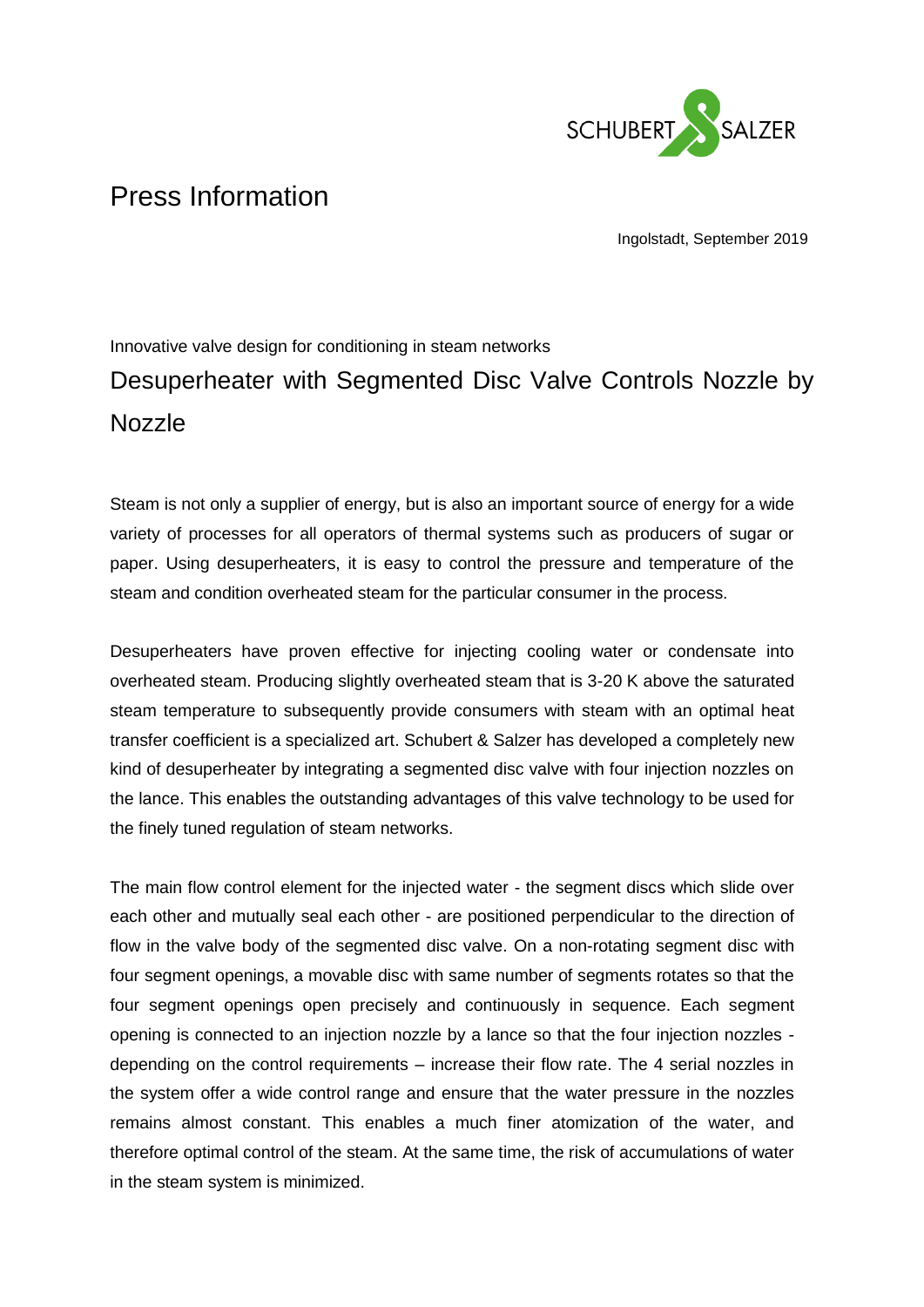## Press Information: Desuperheater with Segmented Disc Valve Controls Nozzle by Nozzle Page 2

With this special design, segmented disc valves are one of the few industrial valves that combine precise control under extreme operating conditions with high seal tightness, lower noise emissions, and low wear.

Another advantage of the Schubert & Salzer desuperheater is that the control unit consisting of segmented disc valves with proven 8049 digital positioners is located outside of the flow of steam. This means the amount of water injected is controlled outside of the hot steam pipe. Thermal distortion due to the temperature difference is thus eliminated, and leaks are minimized. The temperature of the injection medium can be up to +220°C. The immersion depth of the spraying nozzle lance is between 150 and 900 mm and can therefore be adapted exactly to the requirements of the system.

The segmented disc valve offers a rangeability Kvs/Kv<sub>min</sub> of 60:1 with a modified linear characteristic. The leakage rate is  $< 0.001\%$  of the Kvs value. The nominal size of the injection valve on the input is DN 25 or DN 50. The nominal size of the cooling water connection is DN 100. The nominal pressure is PN 40 or ANSI 300. The entire desuperheater is manufactured from stainless steel. The sealing towards the control actuator is done by using a preloaded PTFE packing set. An attachment of positioners according to the NAMUR recommendation is also possible as an option.

Summary: With the Type 5090 desuperheater, Schubert & Salzer has made it possible to utilize the inherent advantages of segmented disc valves when conditioning steam. Operators of thermal systems benefit from the especially high tightness of the seals, minimized wear and optimal steam control.